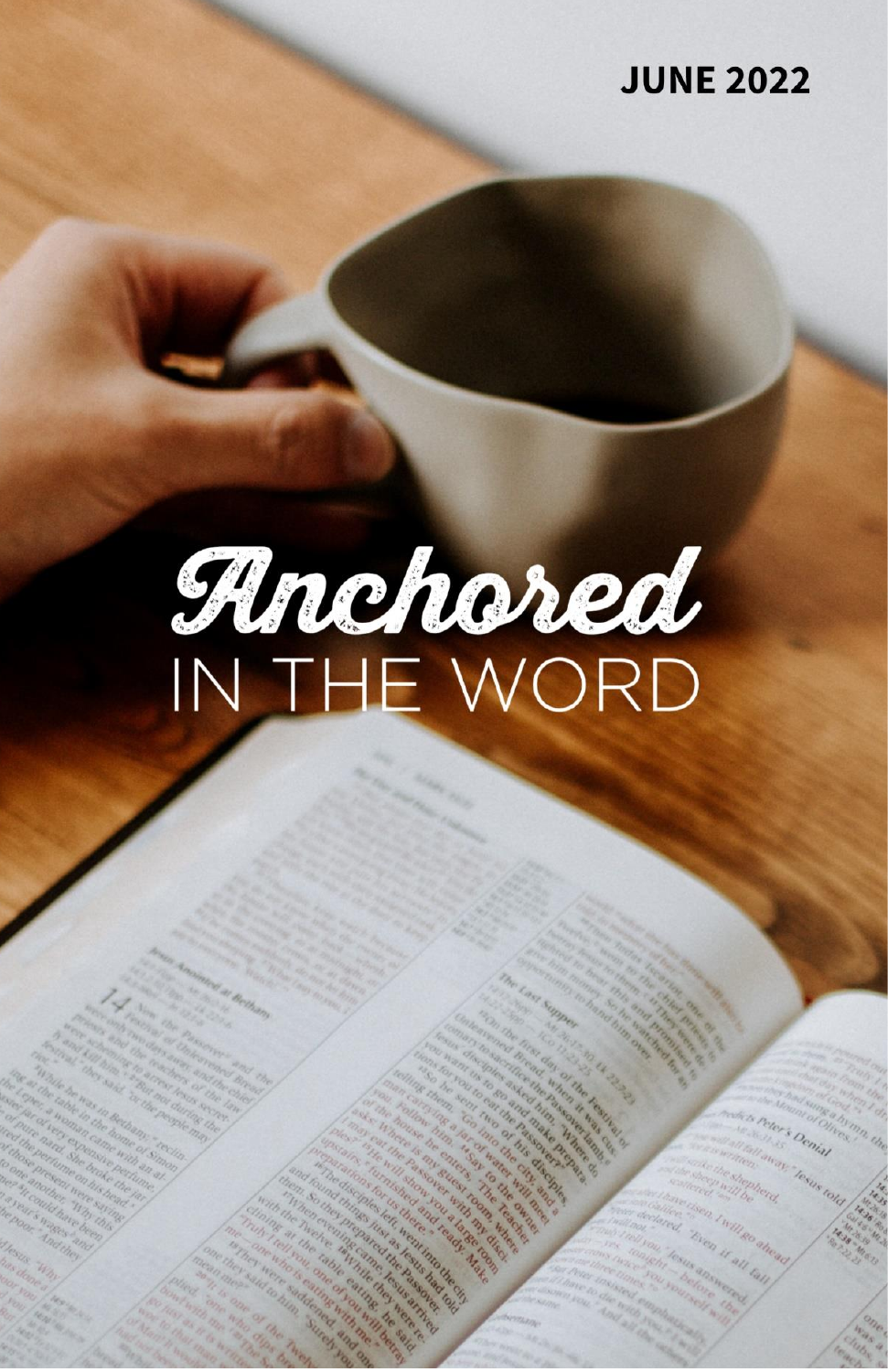# About this reading plan

The plan that we are using this year has 5 days per week assigned for reading. It provides readings from different portions of Scripture each day. Every day includes a portion from the Old and New Testament with the Psalms sprinkled in.

If you read them all the portions each day, you'll read through the entire Bible in 2022! If that sounds exciting, go for it! If that looks like it will be hard to be consistent, then read the NT portions along with the selections from Psalms. Doing that will only require 1 chapter most days of the year.

Committing to be part of a Discipleship Group is one way to help yourself be consistent. Each week as part of our groups, we'll go over the readings from last week together. Since you'll be reading along with others in our church, it will be easier to discuss what you are reading with other believers.

In this guide you will find the readings for the current month. Also included is a summary plus a question to help you investigate further and/or apply the Word to your life.

Remember to pray before, during and in response to reading. Whether prompted by the questions provided or by the Spirit, think of your time in the Word as time with God Himself, and include prayer as part of your response. Consider doing so with a pen so you can bring what the Lord has been teaching you to your discipleship groups. Journal space is provided.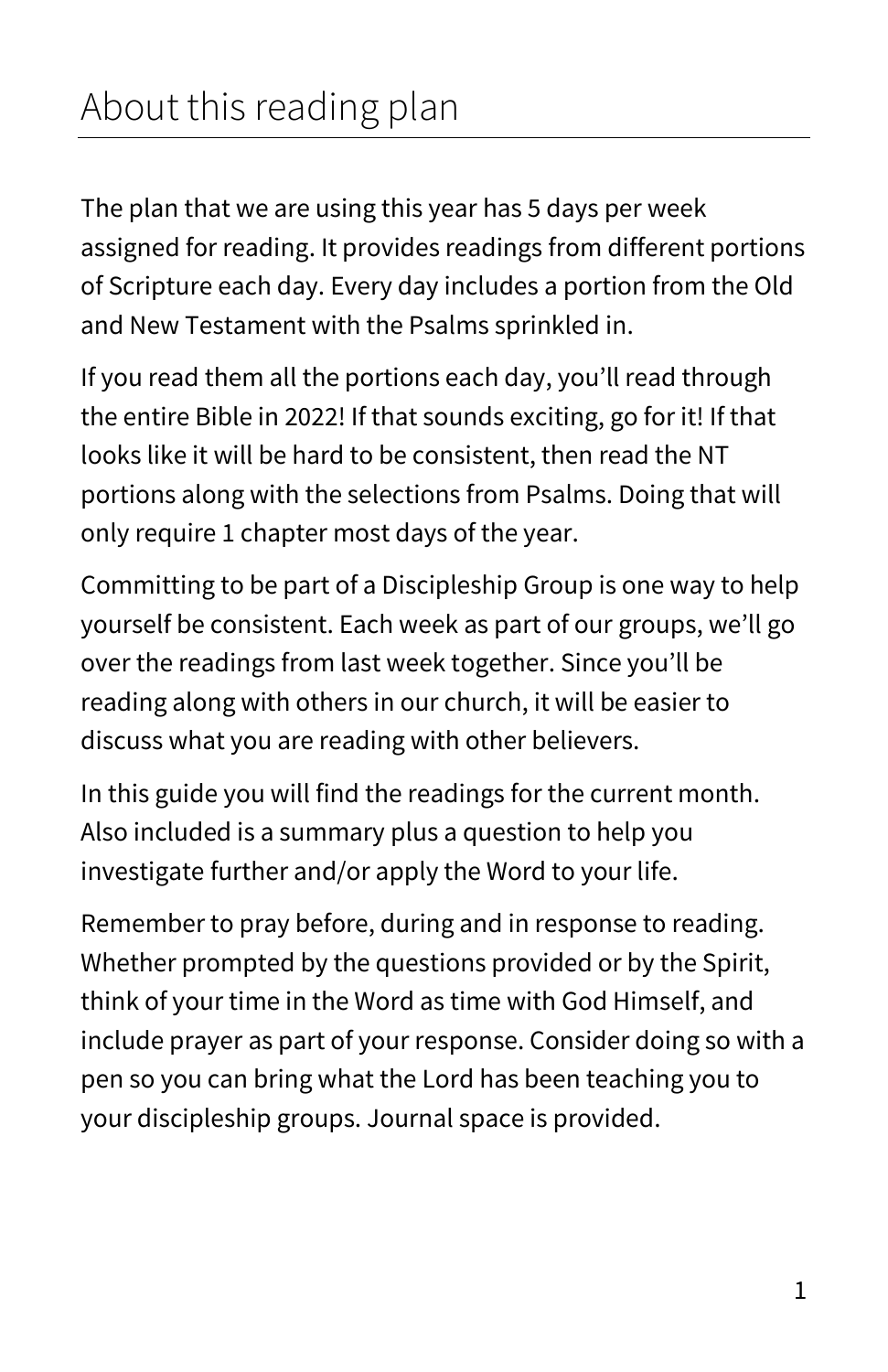#### **☐ Proverbs 3-5**

Solomon shows the importance of trusting in God with all of one's heart and of listening to a father's wisdom to keep one away from the wicked. Chapter 5 is a strong warning against adultery.

*What does God do with those He loves?*

## **☐ Romans 10**

The Israelites have rejected Christ because they fail to recognize that he is the demonstration of God's righteousness. Anyone who calls on his name can be saved. Israel's disobedience and the Gentiles' receptivity was predicted by Israel's own prophets. *How does God describe the people that he stretched out his hands to all day long?*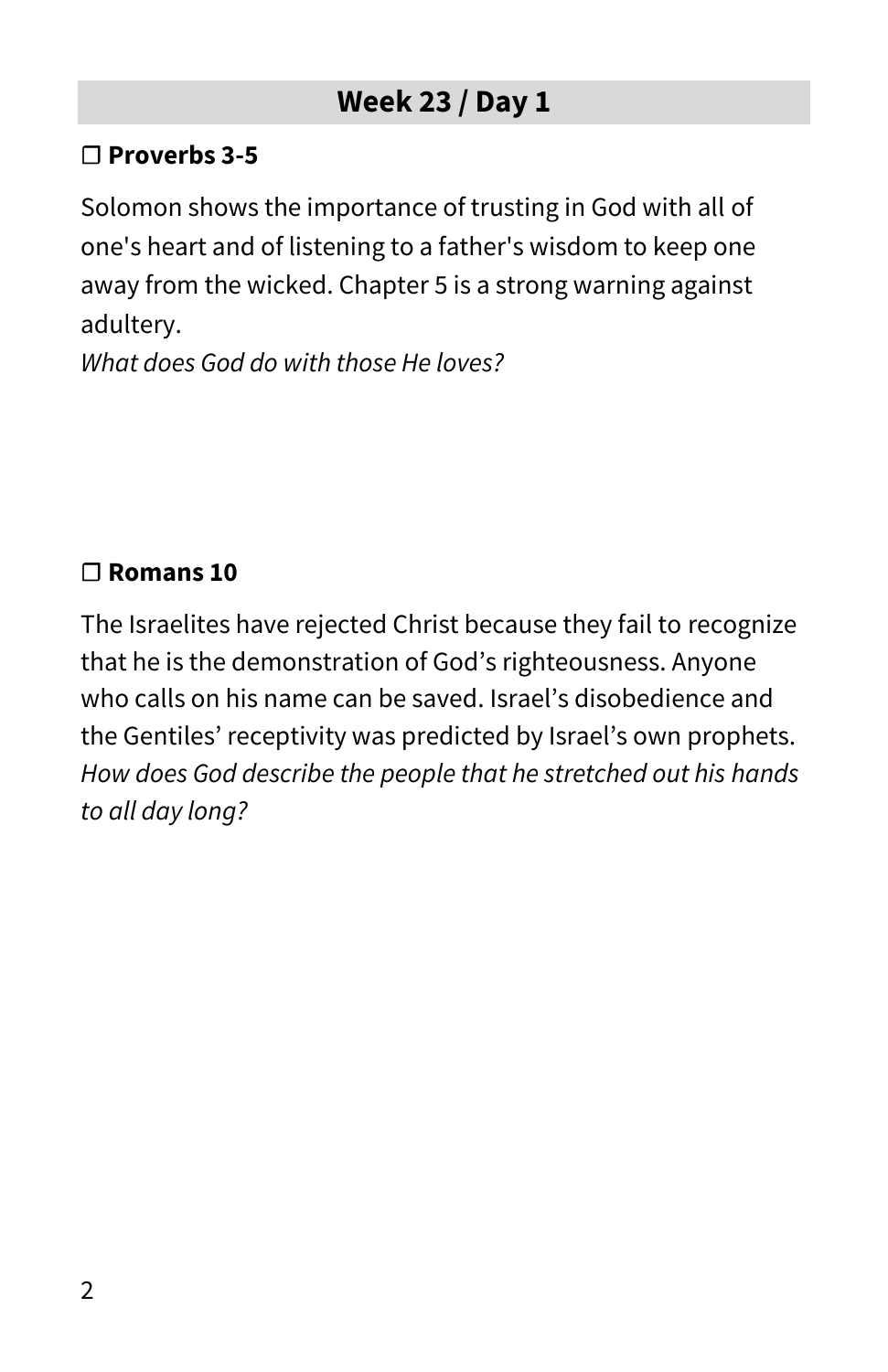#### **☐ Proverbs 6-7**

Hard work is commended before additional warnings are given against adultery. These chapters are full of wisdom for those who seek to avoid unfaithfulness.

*List the main lesson you took from today's reading.*

#### **☐ Psalm 7**

When David was persecuted and attacked, he was motivated to examine his life for sin, after which he called upon God to deliver him.

*What happens to the boastful?*

#### **☐ Romans 11**

In spite of their unbelief all hope is not lost for Israel. Paul makes two arguments, one present and one future: even now a faithful remnant of Israel does believe, and eventually the salvation of the gentiles will make Israel jealous enough to return to God. *Who is the wild olive tree?*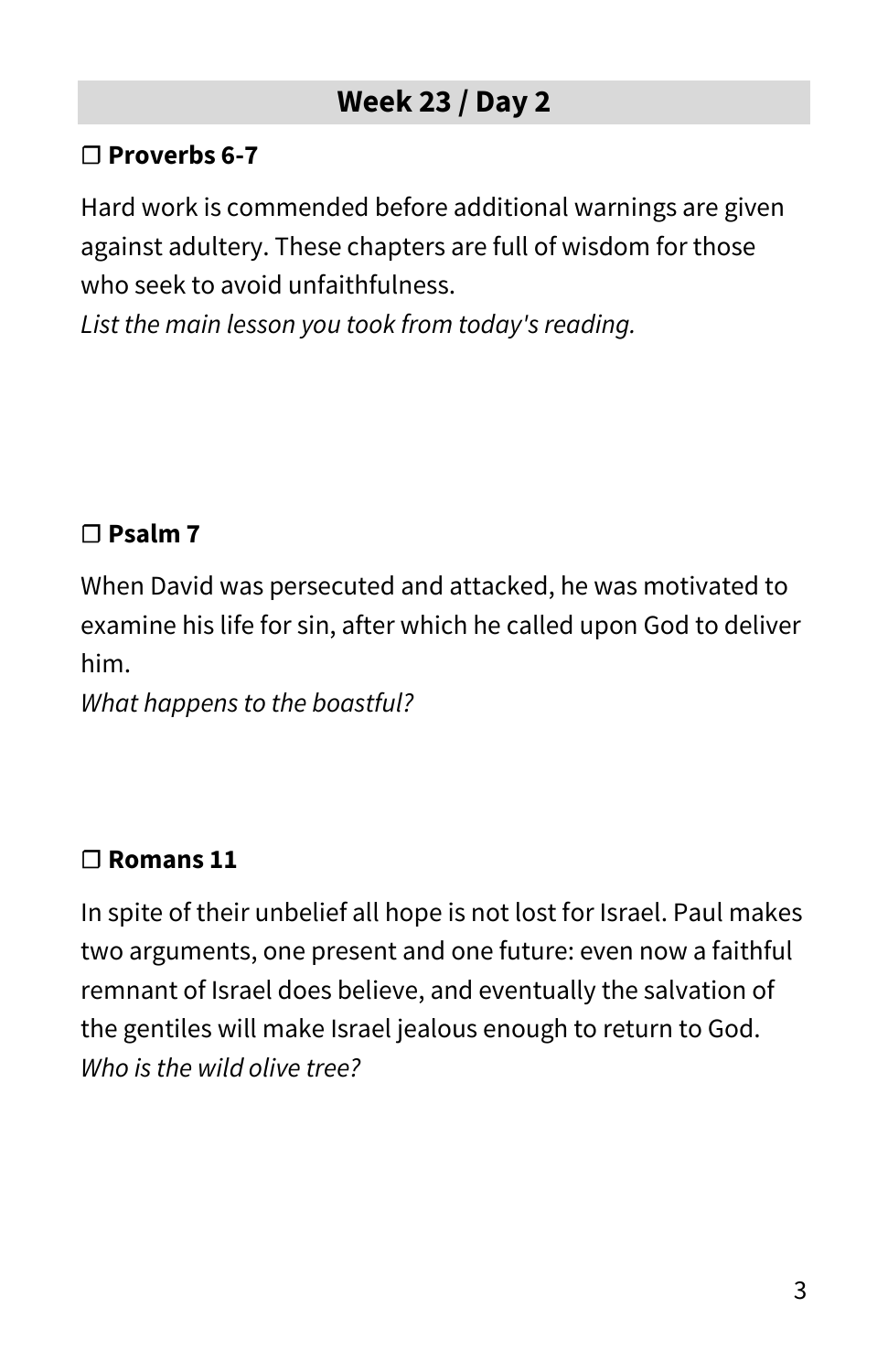#### **☐ Proverbs 8-10**

The call of wisdom stands in contrast with the call of sin featured in yesterday's reading. Both are continually calling out to mankind. Pay attention to the contrasts of their appeals and outcomes as you read.

*What is the most important truth you will take away from these proverbs?*

#### **☐ Psalm 144**

David asked God for victory over threatening enemies. Victory belongs to God, who is with him and for him.

*Which image that David uses of Yahweh is most meaningful to you personally?*

#### **☐ Romans 12**

The only appropriate response to the mercy of God is to give themselves fully to God and then use the gifts that God gives them for the benefit of everyone. Believers are to respond to opposition by not getting even but rather doing good. *What should we hate and to what should we cling?*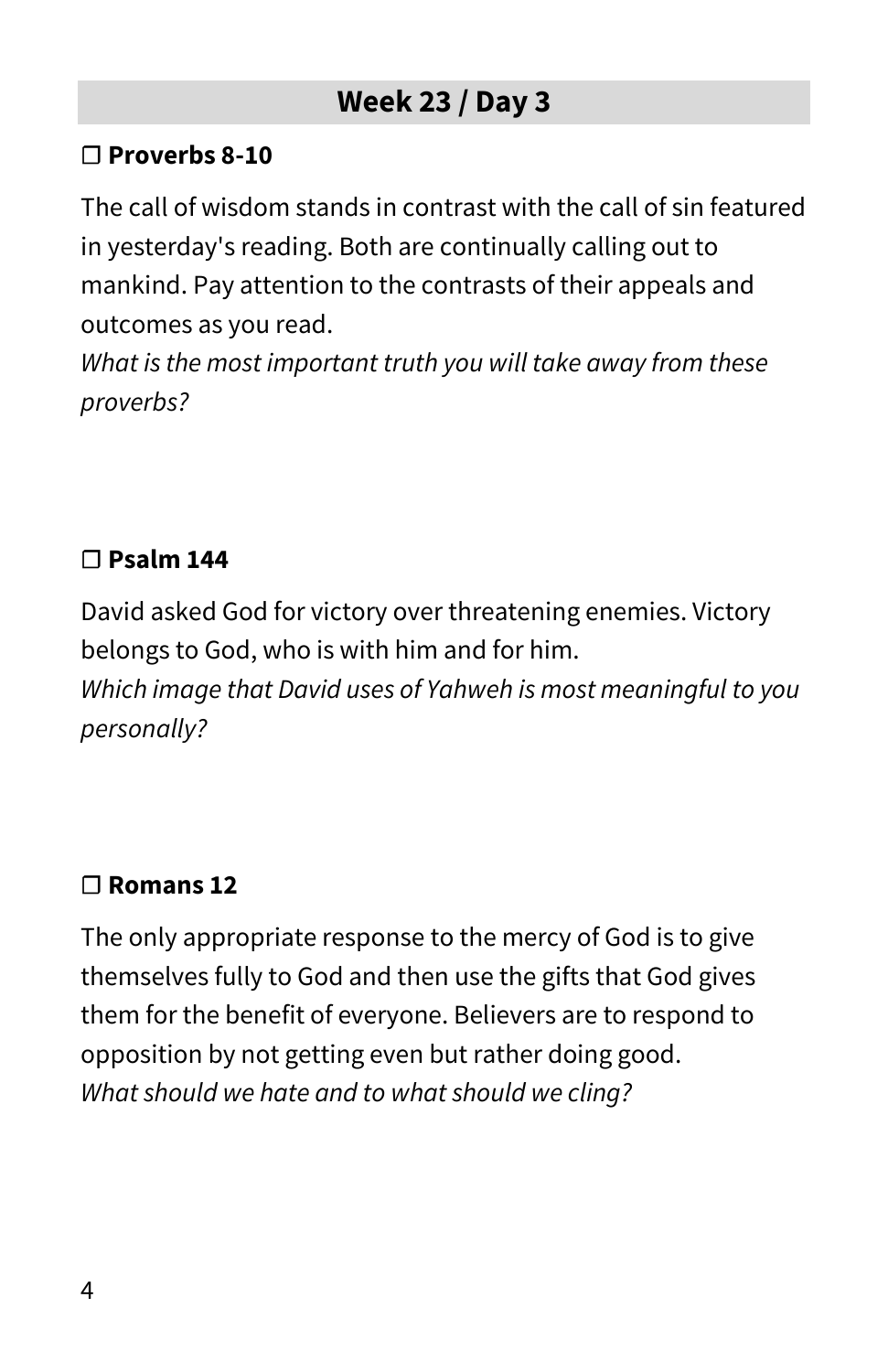#### **☐ Proverbs 11-13**

The contrasts between wisdom and folly continue. Security is found in honesty, in righteousness, in wise speech, and in generosity. Those who experience the good life are wise in their speech and actions.

*What does God think of lying lips?*

#### **☐ Psalm 8**

God is majestic, of course, but surprisingly, so are humans. We have a noble and humbling role as rulers and stewards of His creation. The greatness of God is seen in His power to use the weakness of man to overthrow the mighty and in His ability to manage His creation.

*Who is a little lower than the angels?*

#### **☐ Romans 13**

Paul directs believers to submit to government authorities, be guided by the principle of love as the fulfillment of the law, and live Christlike lives in expectation of the end. *How do you put on the Lord Jesus Christ?*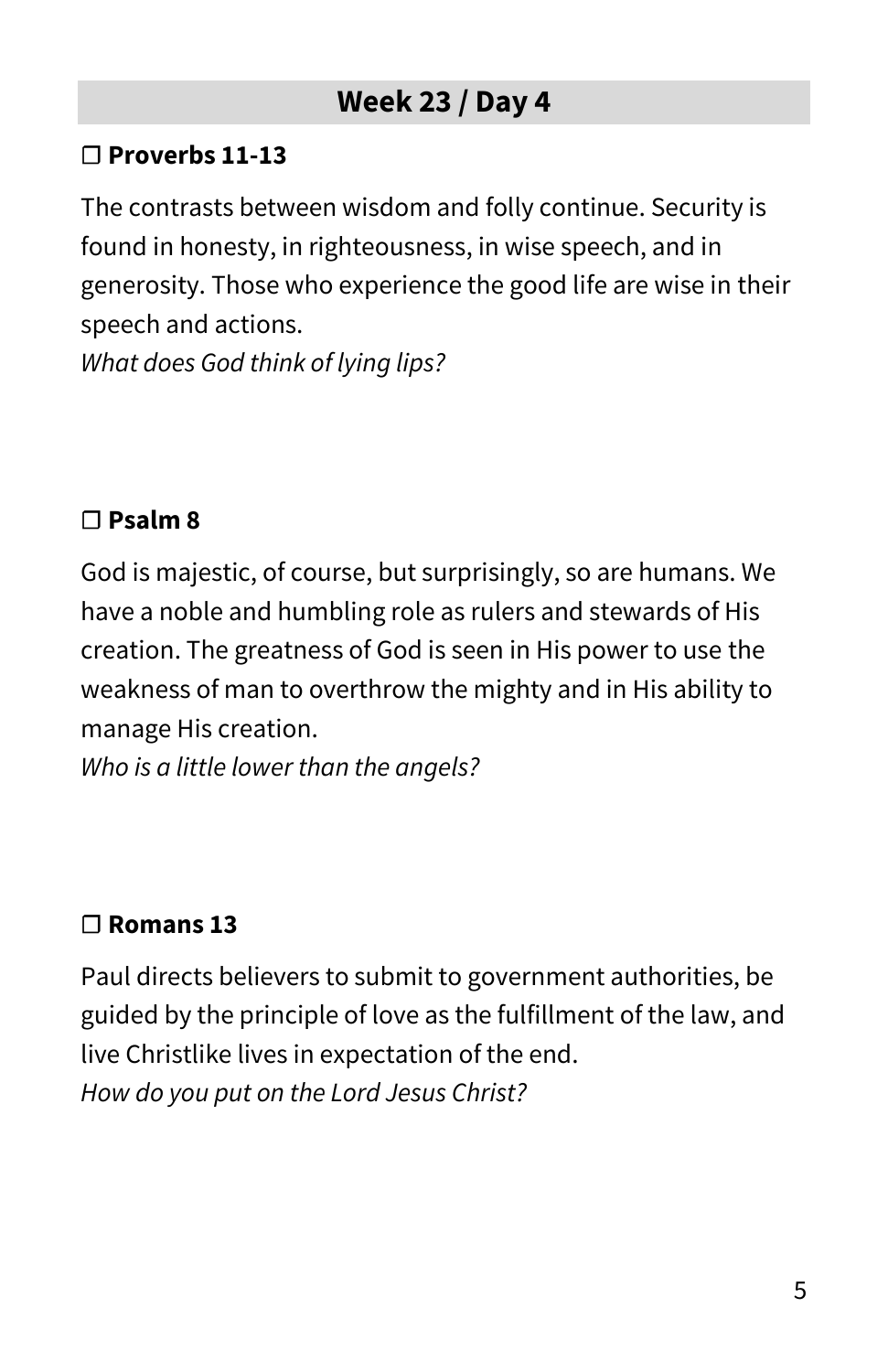#### **☐ Proverbs 14-15**

The one who fears Yahweh walks with discernment. The difference between the wise and the wicked is evident in their speech, in their response to correction, and in their disposition. *In what does Yahweh delight and love?*

#### **☐ Romans 14**

Christians must live together in peace—even though they will have different convictions about whether to observe Jewish feasts and dietary rules. Avoid judging one another over doubtful things. All must bow to Jesus and all will be judged on this basis. So don't hinder anyone from bowing to Jesus. *Who does Paul describe as weak in faith?*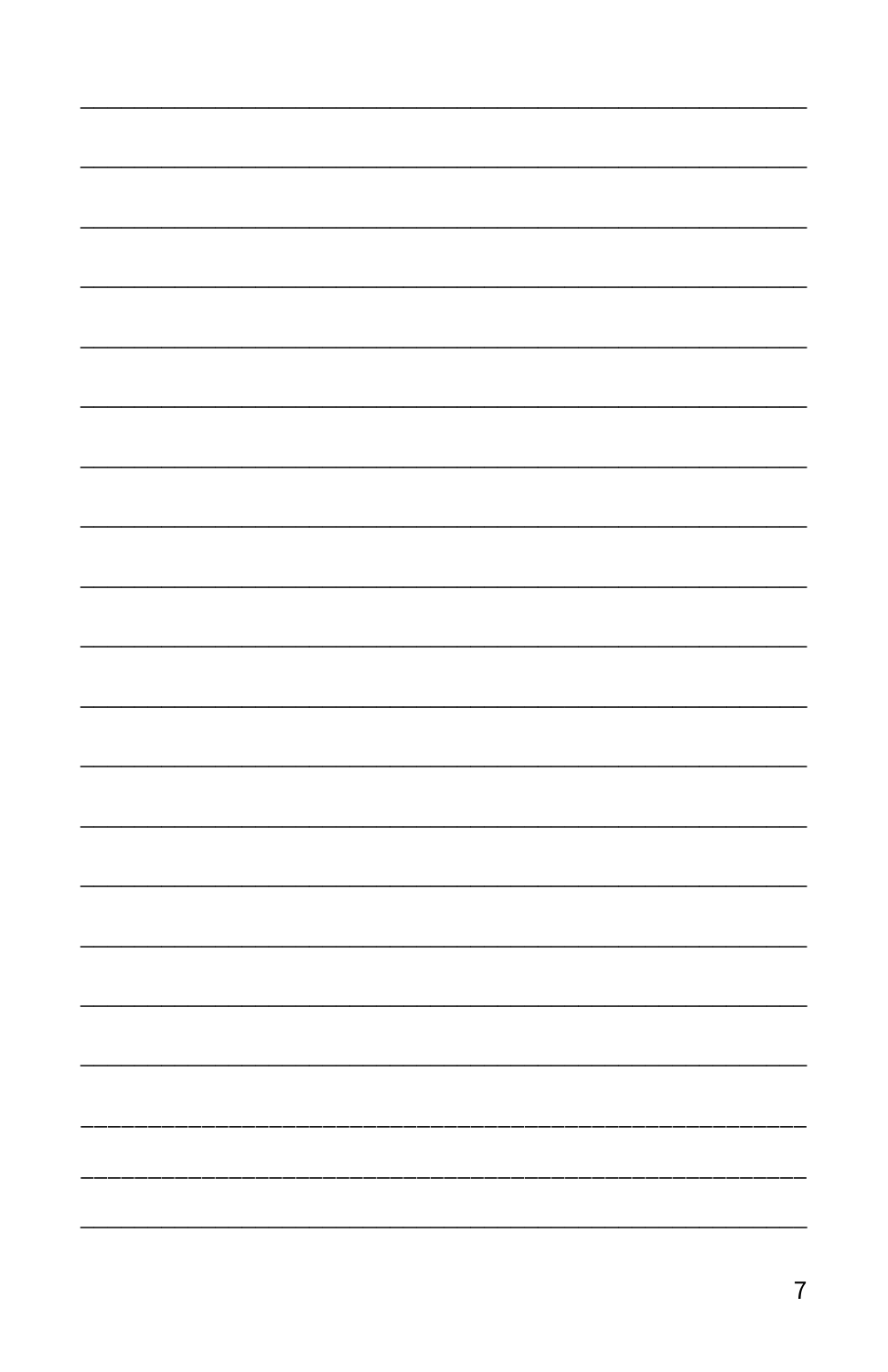#### **☐ Proverbs 16-18**

Chapters 16-17 emphasize the heart. Our hearts should be submitted to God's authority and you will find many ways to test your own heart as you read. Chapter 18 highlights friendship and our speech.

*What characteristics of a good friend do you find here?*

## **☐ Romans 15**

The strong have a responsibility to build up the weak and bear with them. Each Christian is responsible to act for the benefit of other Christians. Believers should welcome one another just as God has welcomed them. Paul pleads for their prayers and support on his behalf.

\*Where did Paul plan to take the gospel?\*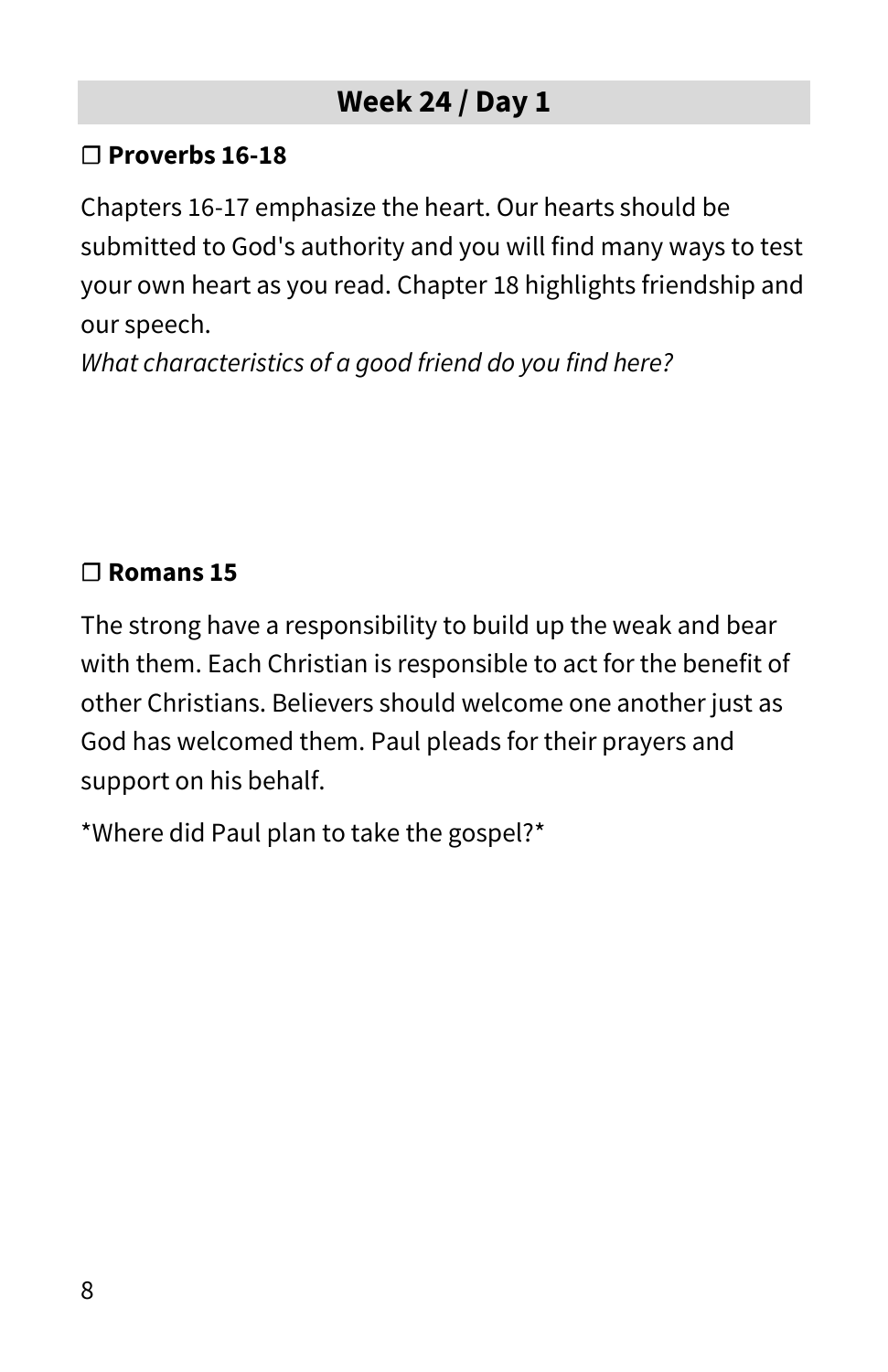#### **☐ Proverbs 19-21**

True wealth can be found in God-honoring relationships. A righteous leader works to remove evil and evil doers. *What is the most important truth you will take away from these proverbs?*

#### **☐ Psalm 40**

David recalls Yahweh's past deliverance from trouble and petitions God to save him from his present ordeal. *Why does David say that Yahweh does not delight in sacrifices and offerings?*

#### **☐ Romans 16**

David recalls Yahweh's past deliverance from trouble and petitions God to save him from his present ordeal. *Why does David say that Yahweh does not delight in sacrifices and offerings?*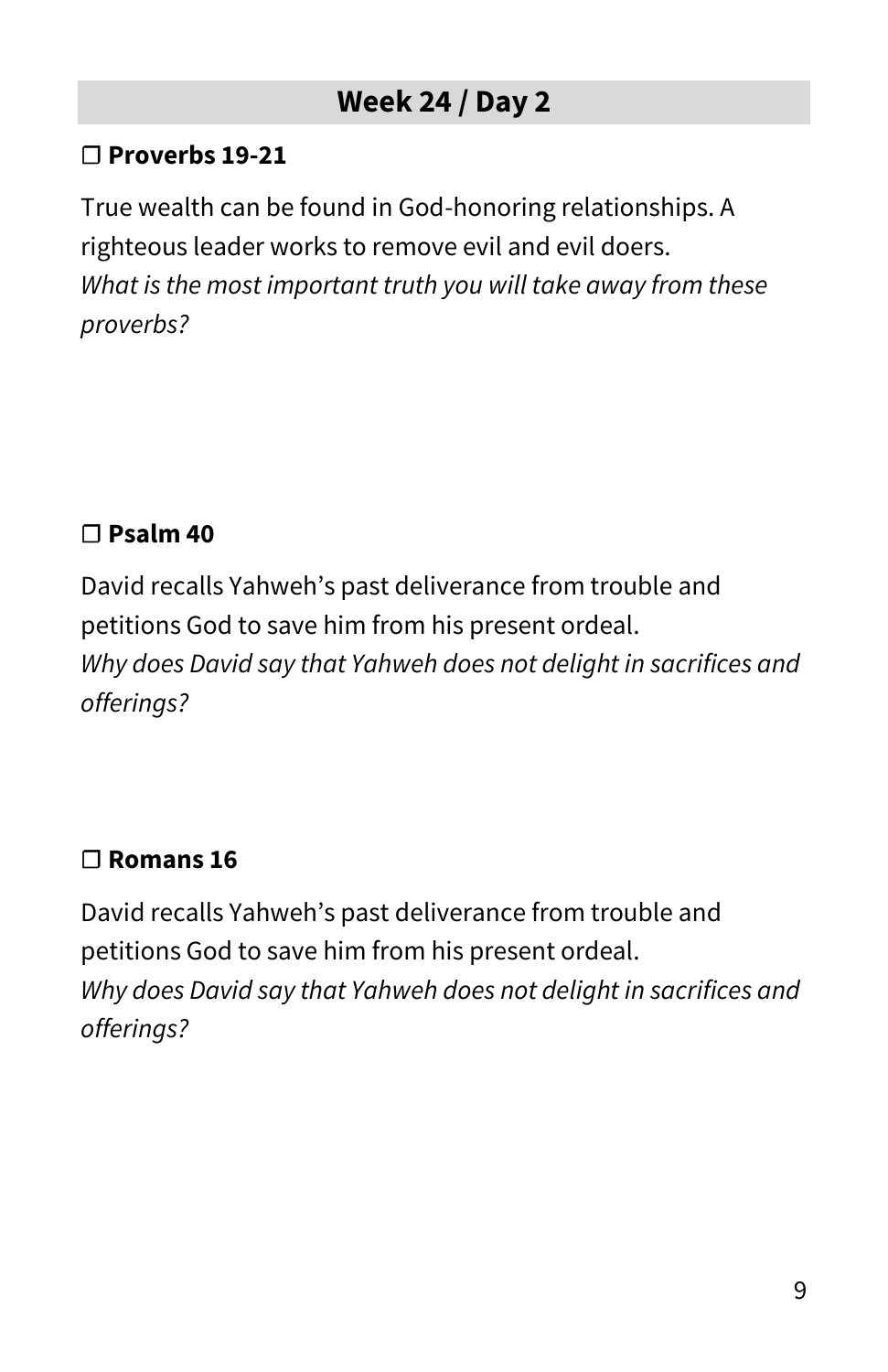#### **☐ Proverbs 22-23**

These chapters are full of wisdom about wealth. God is sovereign over wealth. We must handle it with integrity and obtain it properly.

*List at least two financial lessons you can learn from these proverbs.*

#### **☐ Psalm 117**

Everyone should praise Yahweh because His lovingkindness is great and His truth is eternal.

*How has God's lovingkindness been demonstrated to you lately?*

## **☐ 1 Thessalonians 1**

Paul thanks God for the Thessalonians' faith, love, hope, election, imitation, perseverance, and witness. *What regions were impacted by the Thessalonians' testimony?*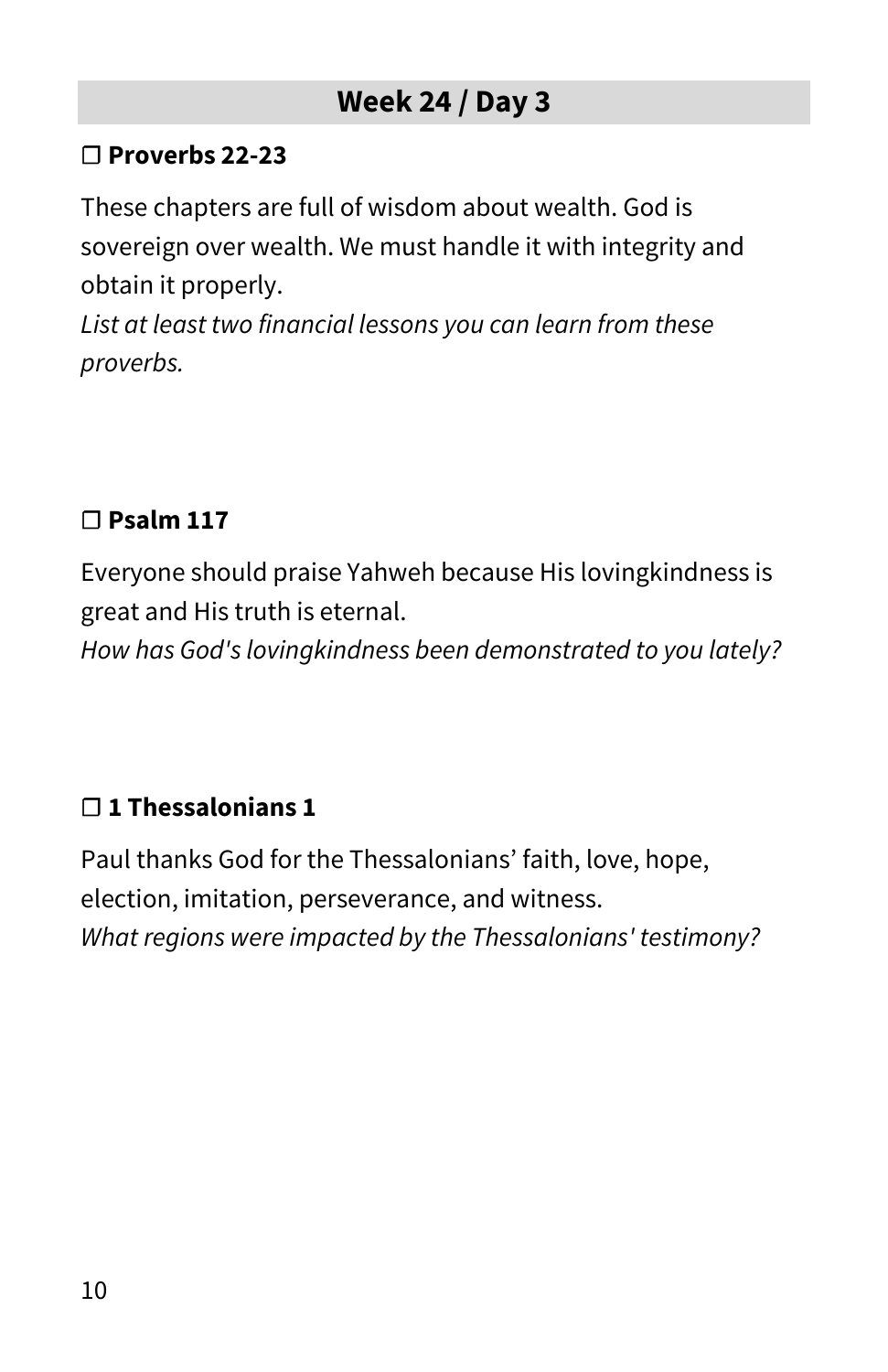#### **☐ Proverbs 24-25**

Wisdom provides help in difficult situations. A wise person advances through honesty and hard work. Chapter 25 is full of wisdom for workers about how to navigate dealing with authorities and a variety of social situations. *What do princes need to be successful in the royal court?*

#### **☐ Psalm 41**

David's illness is made more painful by his enemies' gloating and his friend's betrayal. Jesus knows what that is like (John 13:18). Though a sinner, David is a man of integrity; as such, he looks to God for healing, forgiveness, and vindication. *How would he know that God was pleased with him?*

## **☐ 1 Thessalonians 2**

Paul recounts the manner his team arrived in Thessalonica. They came as messengers from God: straightforward, selfless, kind, sacrificial, and diligent. Their reception of the gospel led to opposition from the unbelieving. This suffering makes Paul desire to return to them quickly.

*Who hindered Paul from coming to the Thessalonians?*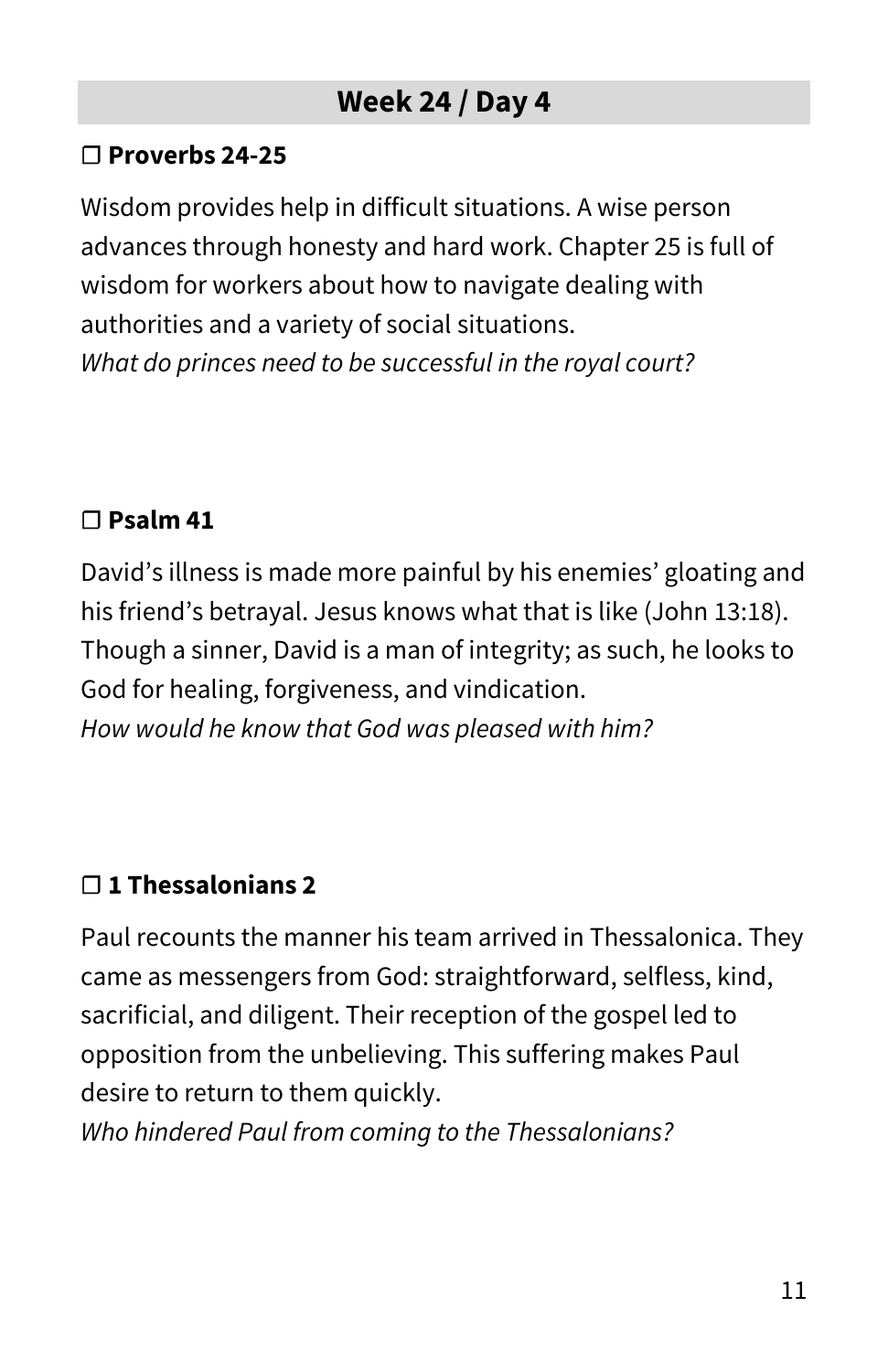#### **☐ Proverbs 26-28**

Solomon addresses how to respond to fools, sluggards,

troublemakers, and deceivers. The qualities of true friendship are recorded in chapter 27 while chapter 28 exalts a righteous lifestyle.

*What happens when the righteous triumph and the wicked lose power?*

#### **☐ 1 Thessalonians 3**

Timothy was sent to establish and to comfort them in the trouble they were warned about. They should stand fast and increase in love in preparation for the second coming of Christ. *How often did Paul pray for them?*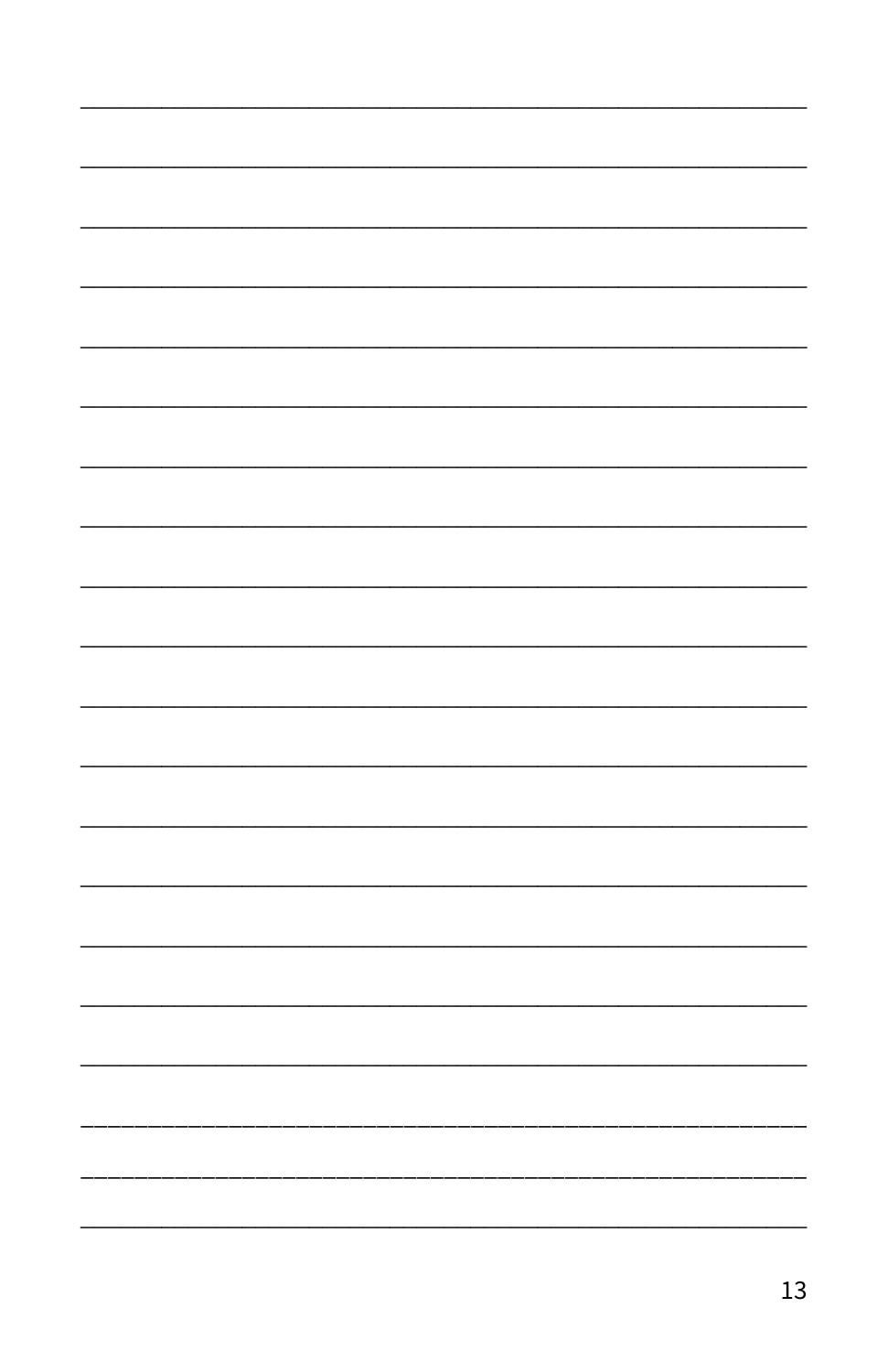#### **☐ Proverbs 29-31**

After discussing various characteristics of a blessed life, Solomon urges us to take refuge in God's words. A wise life is commended, and the virtuous woman is described. *What is one lesson that King Lemuel's mother taught him?*

#### **☐ 1 Thessalonians 4**

Paul urges them to walk in purity, justice, and love. Some have already died in Christ prior to the second coming; however, they will not miss out — Christ will call them up first. *If we reject holiness, who are we rejecting?*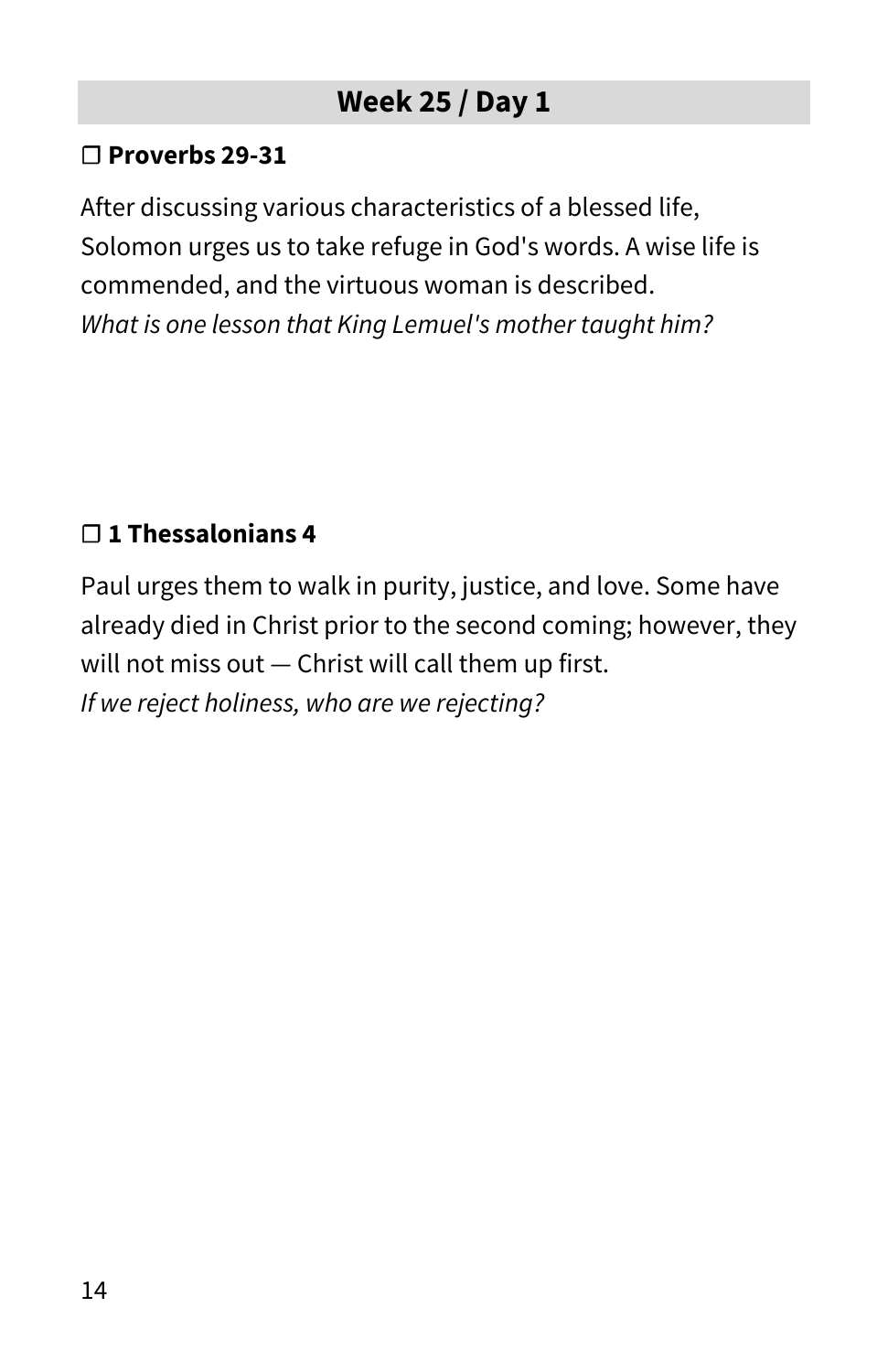#### **☐ Song of Solomon 1-3**

There are many interpretations of this book, but the best way to approach it is to take it at face value. Solomon tells a poetic love story that exalts the purity of marital romance. This first portion covers the courtship and the start of the wedding procession. *Who is the beloved in this story?*

#### **☐ Psalm 72**

Solomon prays for the earthly, temporal blessings of God to rest upon his reign but looks ahead to the Lord Jesus Christ, who will reign forever. We don't have a king to pray for, but like Israel we long for good government. Here's a model for what we pray and labor for.

*Who will the King help?*

## **☐ 1 Thessalonians 5**

Christ will come back unexpectedly, but we needn't fear God's wrath since Jesus has saved us. In the present, they should follow their leaders and walk in holiness. *What are we to abstain from?*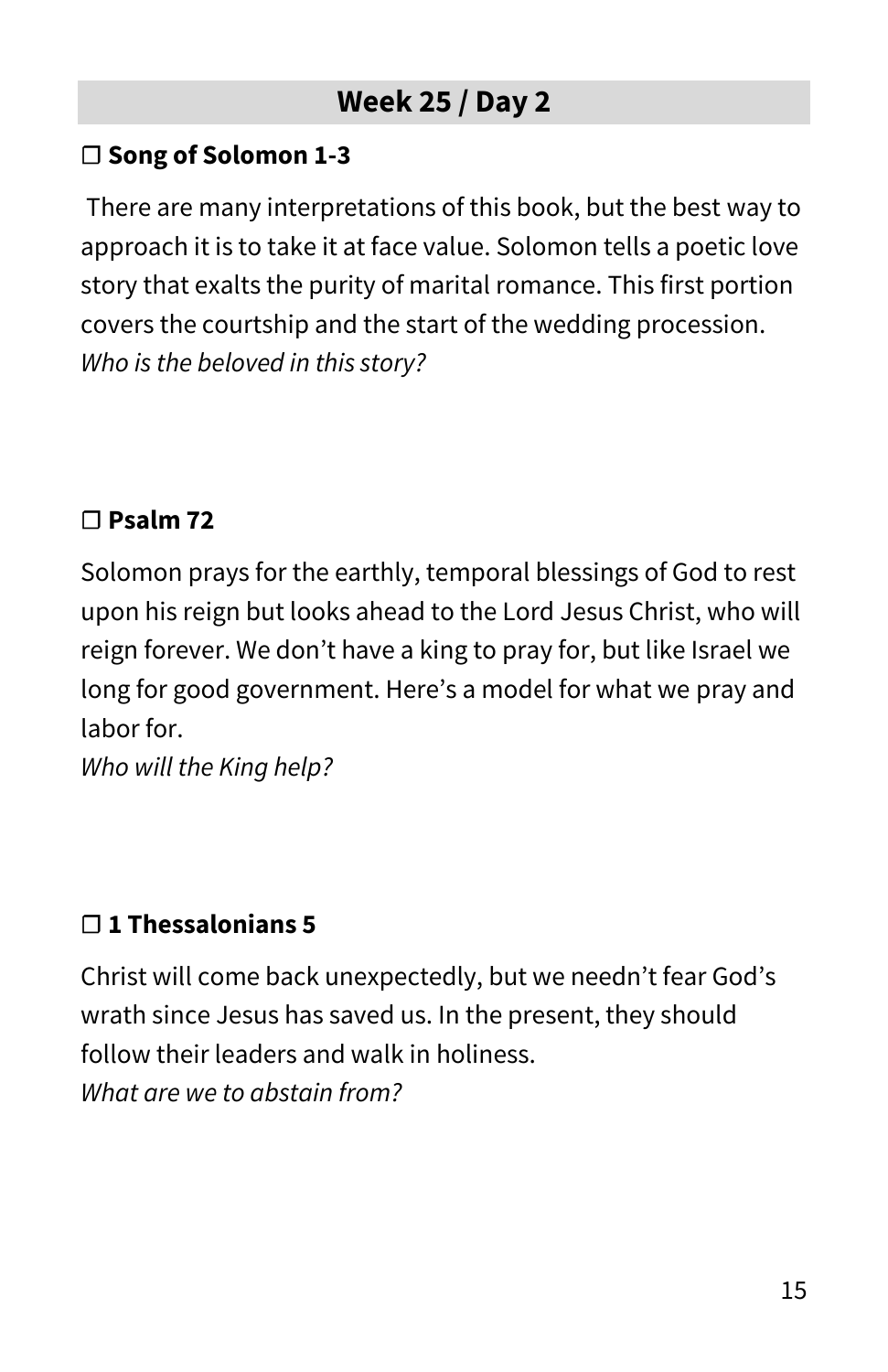#### **☐ Song of Solomon 4-6**

The two main characters in this story are the bride (the Shulamite) and Solomon. But there are others including the frequently appearing "daughters of Jerusalem." Keeping these characters separate is important to follow the train of thought. *What were the daughters of Jerusalem to tell the Shulamite's beloved?*

#### **☐ 2 Thessalonians 1**

The Thessalonians' testimony encourages Paul and everyone who hears it. God will judge those who persecute them and give rest to the believers when Jesus returns. Paul prays that they could glorify God now as they will then.

*On what two groups of people will the Lord take vengeance?*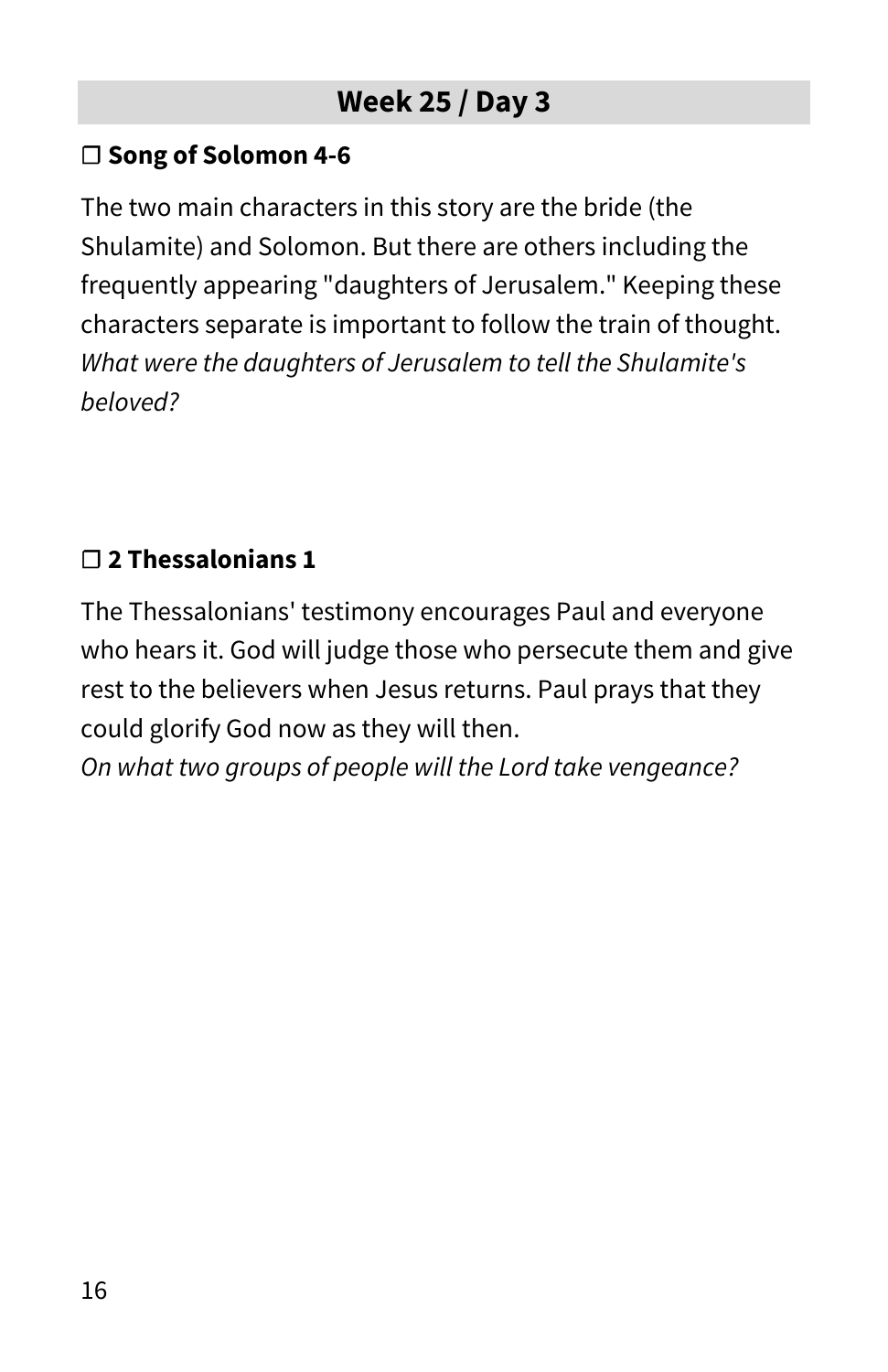#### **☐ Song of Solomon 7-8**

The beloved tells his wife how attractive she is. She responds in the same manner. They renew their love reminiscent of the way they first came together.

*What is as strong as death?*

#### **☐ Psalm 127**

Solomon teaches that a godly home and successful work cannot occur apart from Yahweh's blessing. *How are children described here? What is the significance?*

#### **☐ 2 Thessalonians 2**

Beware of false teaching and deceit. Christ will not return without a falling away first and the revelation of the Antichrist. Those that follow this evil one will be damned. But Paul thanks God that the Thessalonians are saved and prays that they will be established in the truth.

*Who are the ones that receive the delusion?*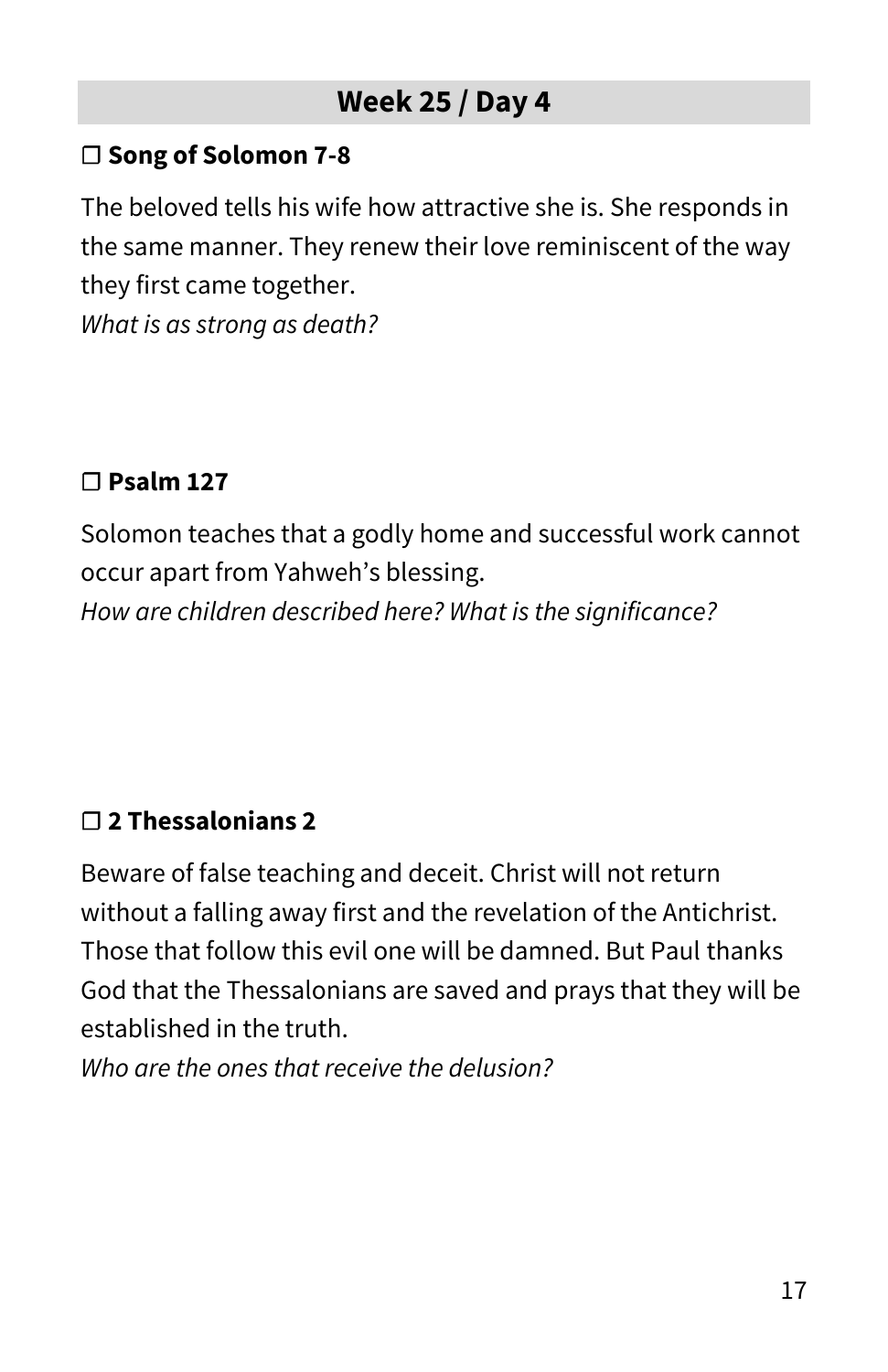#### **☐ 1 Kings 5; 2 Chronicles 2**

Solomon gathers supplies to begin the work of building a permanent Temple for Israel to worship Yahweh. Notice how Solomon's appeal to Hiram reveals the greatness of his conception of God.

*How many men did Solomon have to help construct the temple?*

## **☐ 2 Thessalonians 3**

He requests prayer for the message of the gospel to go forward, and he asks protection from persecutors. They should withdraw from every disobedient brother.

*How should we treat the one who is a lazy busybody?*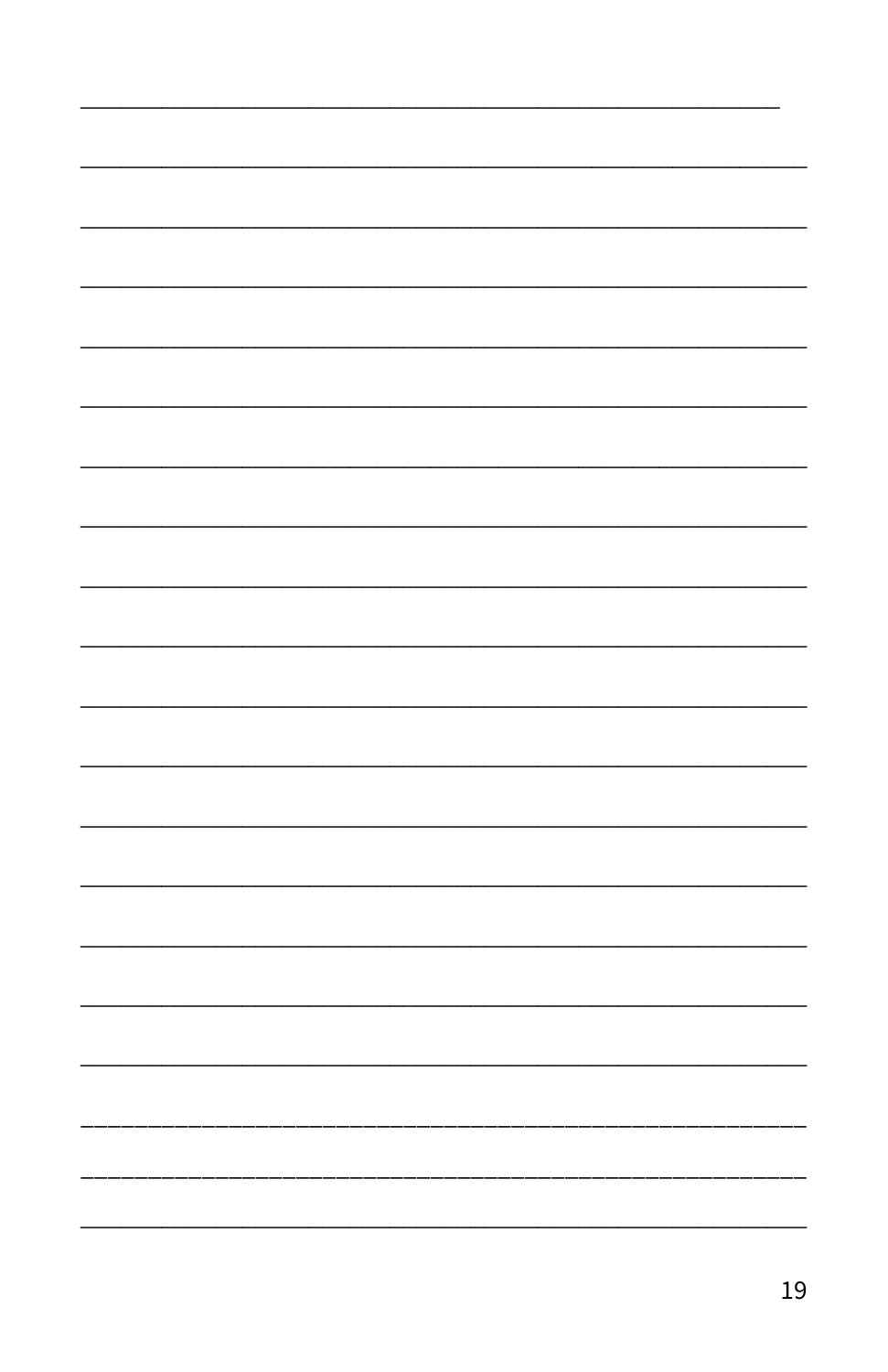#### **☐ 1 Kings 6; 2 Chronicles 3**

Construction of the Temple begins and the main structure is completed. The importance of this building to Israel is highlighted by the detailed description of the work. *What condition on His blessing of Israel did Yahweh relate to Solomon?*

## **☐ 1 Timothy 1**

Paul contrasts the false teachings some have been proclaiming with the true teaching regarding Christ Jesus, which he has proclaimed and encourages Timothy to continue proclaiming to the Ephesians.

*What two men were examples of shipwrecked faith?*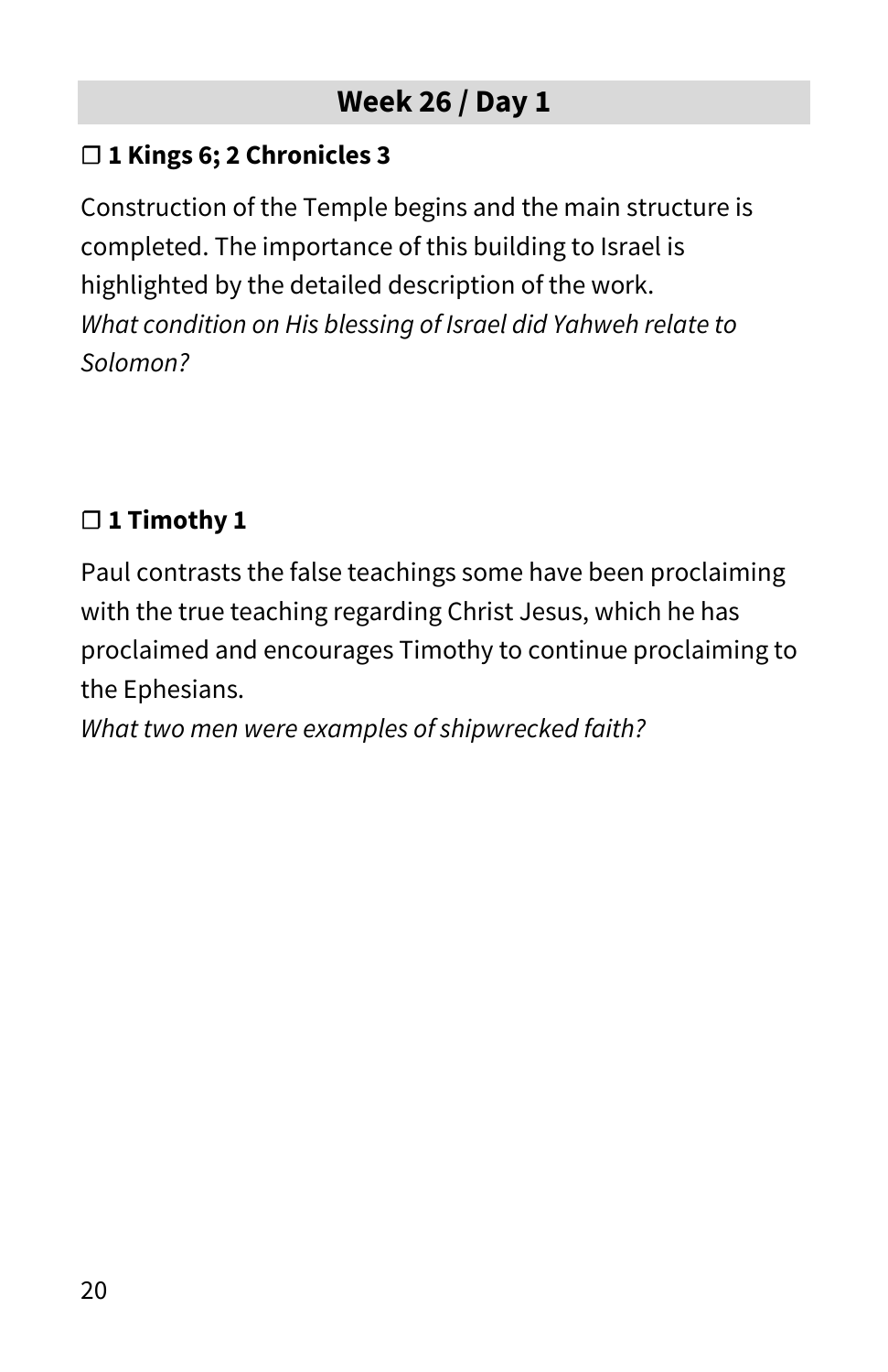#### **☐ 1 Kings 7; 2 Chronicles 4**

Other building projects of Solomon are described to demonstrate his greatness. The furnishings for the Temple are made with great skill and expense.

*What was the weight of the precious metals used in the Temple?*

#### **☐ Psalm 44**

The psalmist rejoices in God's past victories on behalf of his people, is perplexed by their current defeats, and prays for times of victory to return.

*What condition were the people in now?*

## **☐ 1 Timothy 2**

Pray for authorities and all men to be converted. Men and women should pray in holiness and faith. The role of women in the church is addressed.

*What should women adorn themselves with?*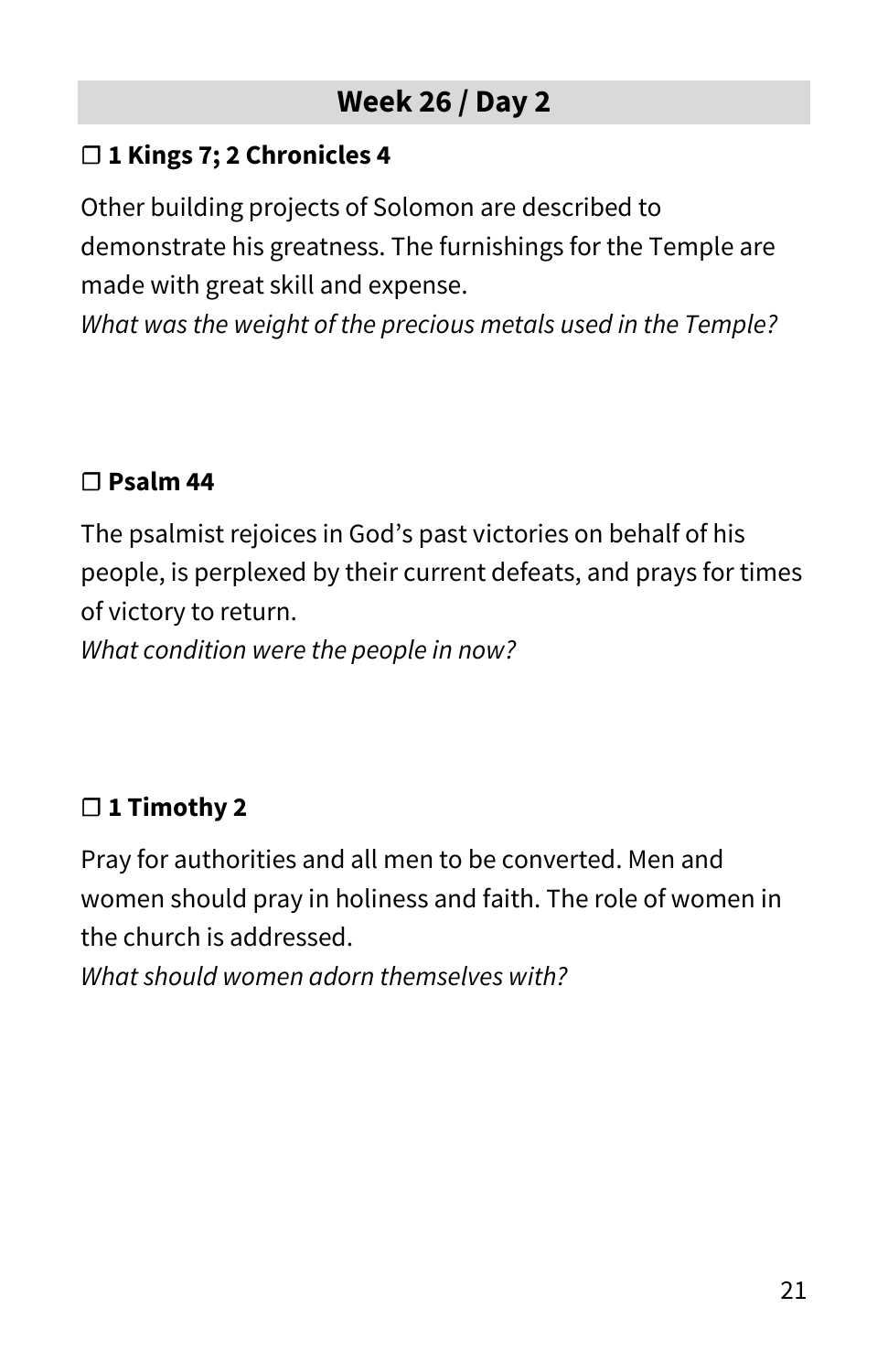#### **☐ 1 Kings 8**

All of the Temple is complete, and the Ark of the Covenant is brought in. The glory of Yahweh fills the Temple. King Solomon offers thanks to God leads the people in a dedicatory prayer. His prayer acknowledges that obedience is necessary for the Lord's blessing, but he pleads for mercy when they sin in the days to come.

*Why does Solomon not want Yahweh to leave them?*

#### **☐ Psalm 30**

David testifies to a time God lifted him from unspecified depths. He learned that the darkness doesn't last, and rejoicing comes in the morning.

*What hints do you find that David's troubles may have been caused by his self-sufficiency?*

## **☐ 1 Timothy 3**

Qualifications given for those who desire church leadership so that God's church can be organized properly. *How is the church described in this chapter?*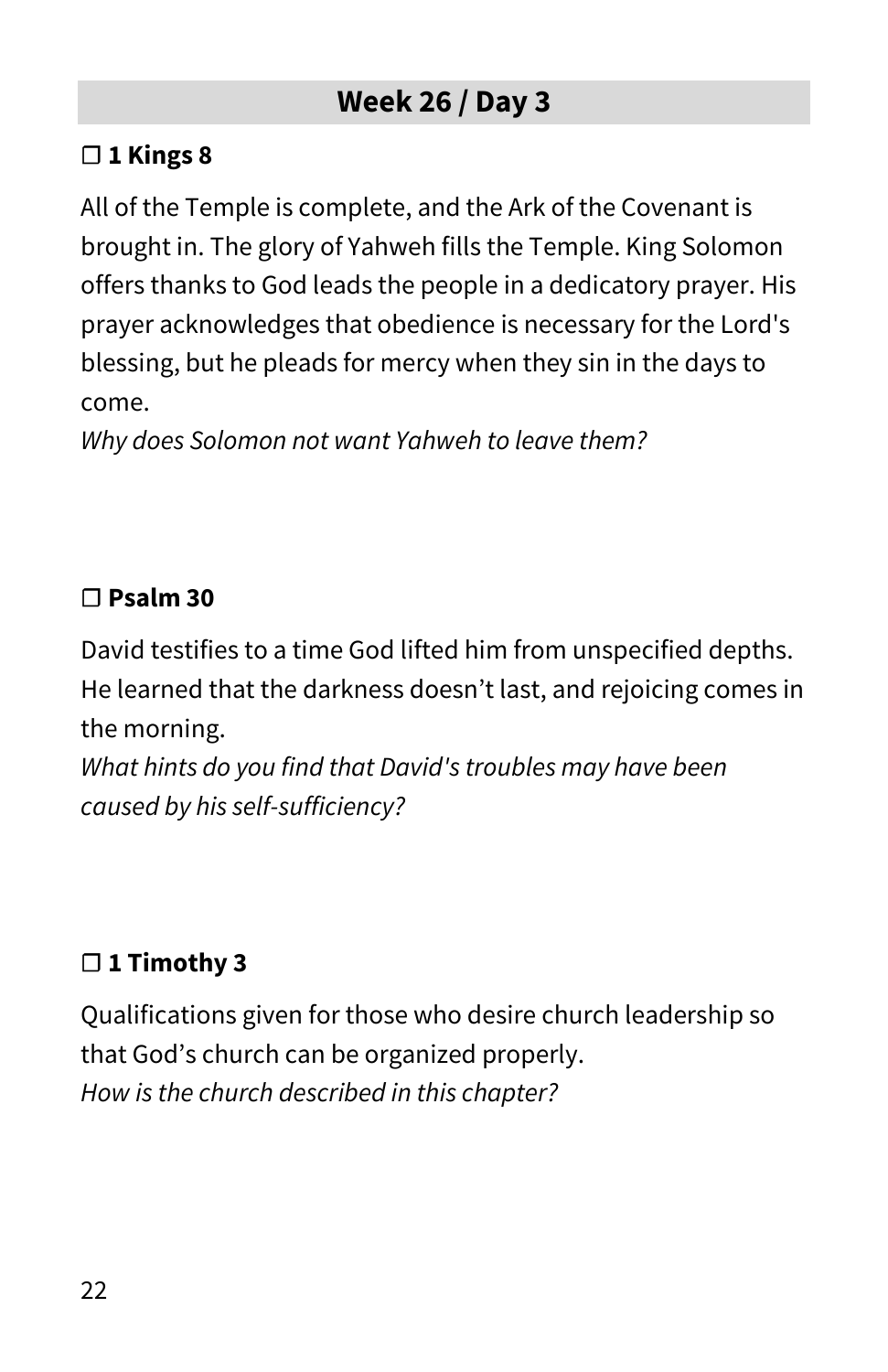#### **☐ 2 Chronicles 5-7**

As the ark is brought into the temple, Solomon praises the Lord for keeping his promise to David. As he dedicates the temple, Solomon prays that the Lord will listen to the prayers of his people and foreigners coming from the temple and respond with forgiveness, justice, and salvation.

*What refrain was sung after all the furniture was placed in the Temple?*

#### **☐ Psalm 121**

The psalmist relies upon Yahweh to be his supernatural strength to complete the will of God before him. *Why is God the greatest guardian?*

## **☐ 1 Timothy 4**

The end times are marked by people departing from the faith, spurred on by devilish teaching from deceitful teachers. Timothy is urged to warn others of this and give himself completely to the truth.

*Why does he say bodily exercise only benefits a little?*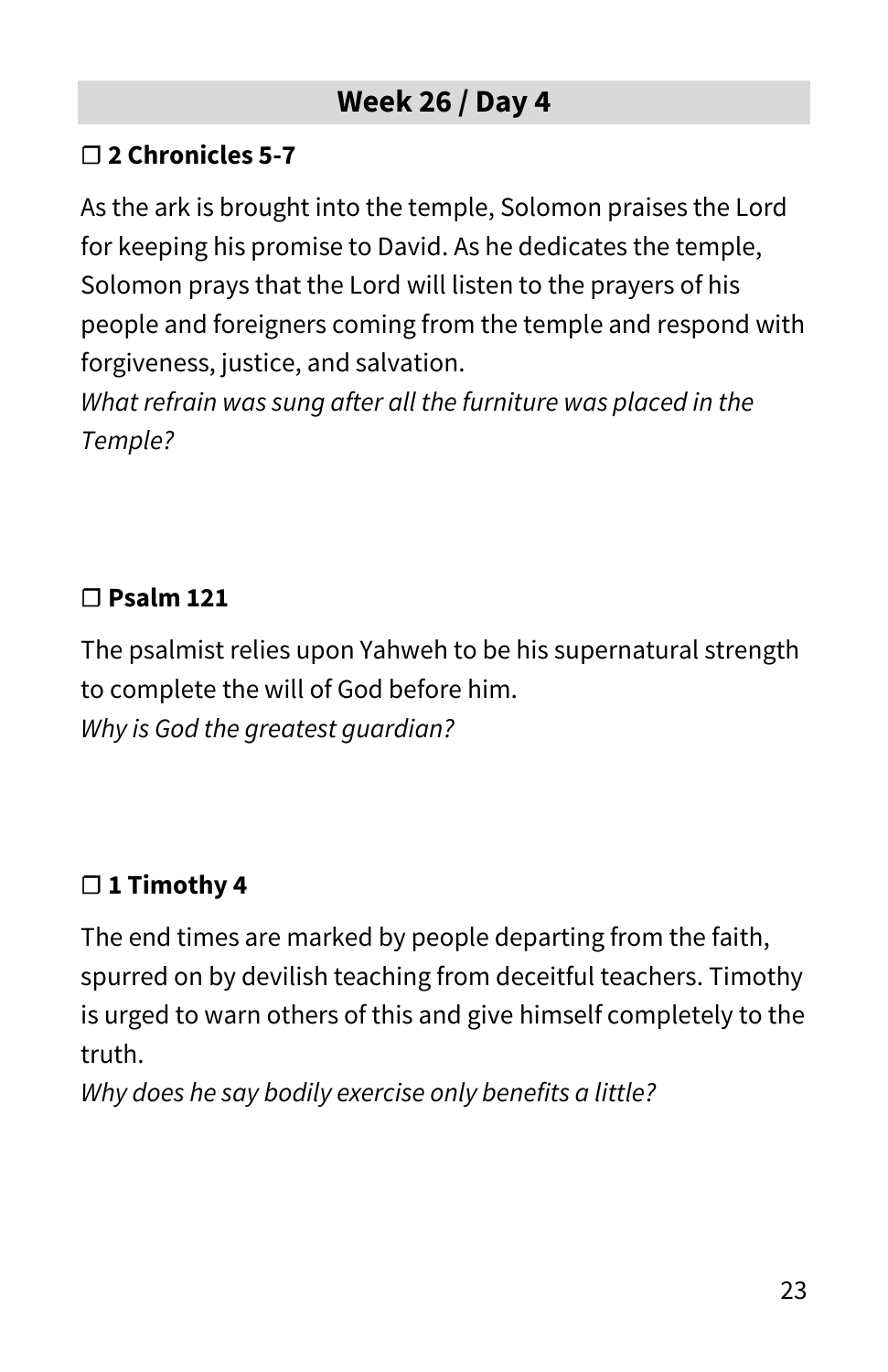#### **☐ 1 Kings 9; 2 Chronicles 8**

Yahweh appears to Solomon a second time. He affirms both His covenant and the need for Israel's faithfulness. Solomon's achievements and the glory of the Temple are the pinnacle of Israel's prosperity.

*Why did Solomon not want Pharaoh's daughter to live in the City of David?*

## **☐ 1 Timothy 5**

Paul tells how to treat older folks and widows in the church. He is concerned that those who have no family be cared for by God's family. Pastors should be treated well and chosen carefully.

*What should younger widows do?*